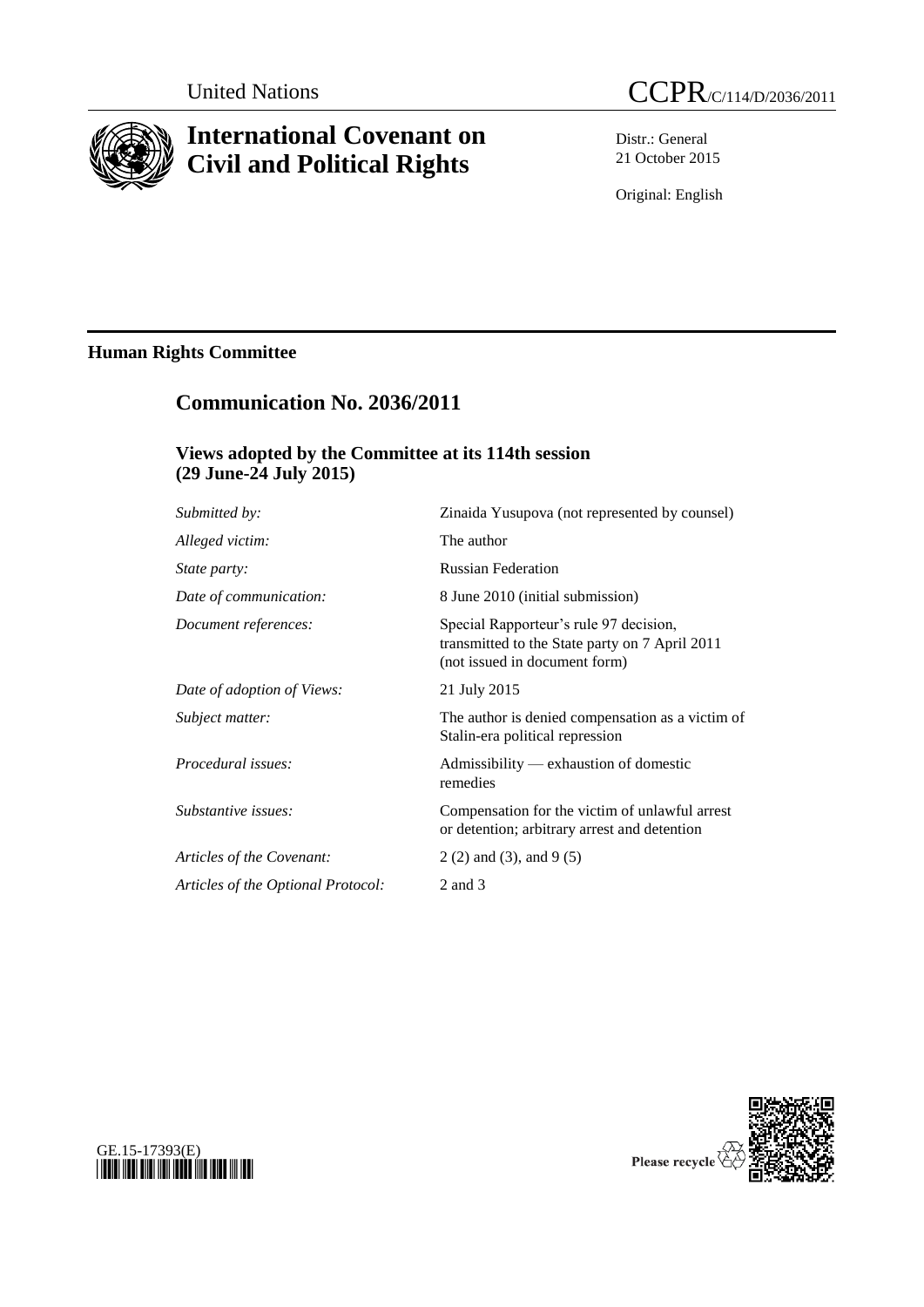### **Annex**

## **Views of the Human Rights Committee under article 5 (4) of the Optional Protocol to the International Covenant on Civil and Political Rights (114th session)**

concerning

### **Communication No. 2036/2011**\*

| <i>Submitted by:</i>   | Zinaida Yusupova (not represented by counsel) |
|------------------------|-----------------------------------------------|
| Alleged victim:        | The author                                    |
| <i>State party:</i>    | <b>Russian Federation</b>                     |
| Date of communication: | 8 June 2010 (initial submission)              |

*The Human Rights Committee*, established under article 28 of the International Covenant on Civil and Political Rights,

*Meeting* on 21 July 2015,

*Having concluded* its consideration of communication No. 2036/2011, submitted to it by Zinaida Yusupova under the Optional Protocol to the International Covenant on Civil and Political Rights,

*Having taken into account* all written information made available to it by the author of the communication and the State party,

*Adopts* the following:

### **Views under article 5 (4) of the Optional Protocol**

1. The author of the communication is Zinaida Yusupova, a Russian Federation national born in 1936. The author claims to be a victim of violation, by the Russian Federation, of her rights under article 2 (2) and (3) and article 9 (5) of the Covenant. In her later submission, the author also claims a violation of her rights under article 26 of the Covenant. The Optional Protocol entered into force for the State party on 1 January 1992. The author is not represented by counsel.

<sup>\*</sup> The following members of the Committee participated in the consideration of the present communication: Yadh Ben Achour, Lazhari Bouzid, Sarah Cleveland, Ahmed Amin Fathalla, Olivier de Frouville, Yuji Iwasawa, Ivana Jelić, Duncan Laki Muhumuza, Photini Pazartzis, Mauro Politi, Sir Nigel Rodley, Víctor Manuel Rodríguez-Rescia, Fabián Omar Salvioli, Anja Seibert-Fohr, Yuval Shany, Konstantine Vardzelashvili and Margo Waterval.

The texts of individual opinions by Committee member Sir Nigel Rodley (dissenting) and by Committee member Anja Seibert-Fohr, joined by Committee members Yuji Iwasawa, Yuval Shany and Konstantine Vardzelashvili (dissenting), are appended to the present Views.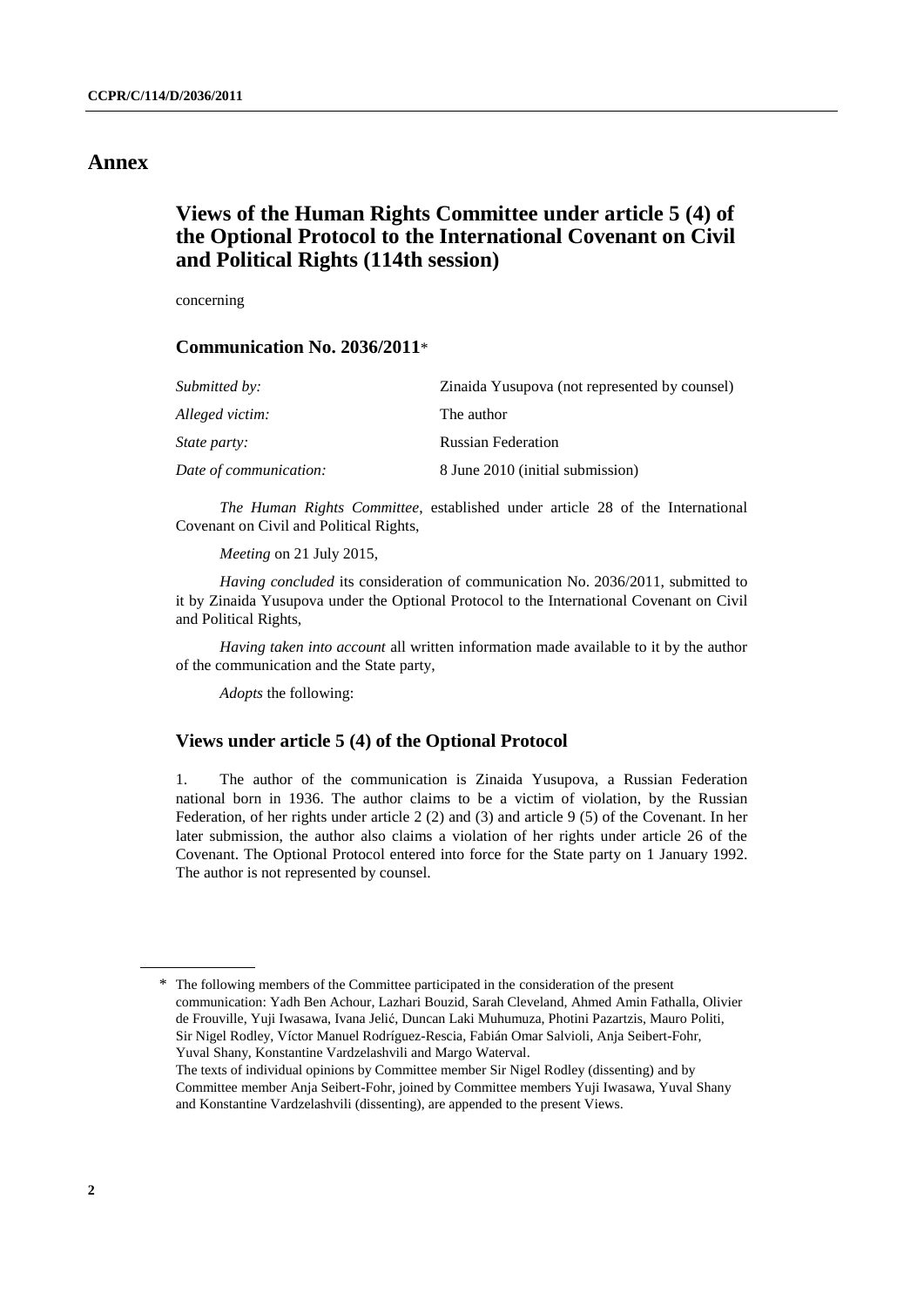#### **The facts as submitted by the author**

2.1 The author submits that in 1944, she and her parents were forcibly removed from their home city of Grozny and deported to Kazakhstan. She claims that the removal was based on their Chechen ethnicity. The author submits that the deportation was based on Decree No. 116/102 of the Presidium of the Supreme Council of the Union of Soviet Socialist Republics, of 7 March 1944, and on State Committee Ordinance No. 5073 of 3 January 1944. As a result, the author's family lost their property and was subjected to forced internment in Kazakhstan for 13 years.

2.2 The author further submits that on 16 May 2005 she received a certificate from the Ministry of Internal Affairs of Chechnya, in the Russian Federation, confirming that she had been a victim of political repression, namely, that she had been subjected to forced internment as a person of Chechen ethnicity. The certificate also states that the author had been rehabilitated in accordance with article 3, paragraph (b), of federal law No. 1761 of 18 October 1991 on the rehabilitation of the victims of political repression.

2.3 The author submits that, in accordance with article 16 of law No.  $1761<sup>1</sup>$ , she is entitled to compensation for the repression that she suffered. To that end, she filed a request with the Kirov district administration for the payment of a monthly monetary allowance as compensation, which was rejected. The administration reasoned that the author already received other forms of social assistance, a labour pension and a category 2 disability pension. It argued that since the author already receives other social benefits she could not, in addition to those, receive compensation for being a victim of repression.

2.4 The author submits that her social benefits as a labour veteran and as a person with disabilities should be treated separately from the payments for being a victim of political repression. She therefore appealed the refusal of the district administration to the Kirov District Court, claiming that she is entitled to compensation for her 13 years of forced internment and that the pension that she receives as a person with disabilities does not compensate her for those years.

2.5 On 25 July 2006, while recognizing that the author was a victim of political repression, the District Court rejected her appeal and confirmed the decision of the district administration. The court considered that, in accordance with article 10 of the law of the Astrakhan region on social benefits of certain categories of persons, rehabilitated persons are entitled to only one type of social assistance.<sup>2</sup> It found that the author already received benefits as a person with disabilities, such as free medical assistance, free medicine, monthly payments, a 50 per cent discount on utility service bills and a discount on public transportation fares, among others. The court reasoned that the author was not entitled to any additional compensation.

2.6 The author submits that, on 23 August 2006, she filed an appeal against the Kirov District Court's decision before the Astrakhan Regional Court, which was rejected on 15 September 2006. In its decision, the Regional Court agreed fully with the lower court. The Regional Court stated that, as a person with disabilities, the author already received a 50 per cent discount on utility service bills — the same benefit she would receive as a victim of political repression. The same was true for discounted fares for public transportation. As

<sup>1</sup> Article 16 states that rehabilitated persons, and persons who are recognized as victims of political repression, are provided with social benefits in accordance with the laws of each territory (region) of the Russian Federation. The expenses related to the payment of social benefits of such persons are to be covered by the local budgets of the territories (regions) of the Russian Federation.

<sup>&</sup>lt;sup>2</sup> Article 10 states, inter alia, that if a citizen has a right to the same social benefits under the law, the said social benefits are provided only under one justification, chosen by the citizen.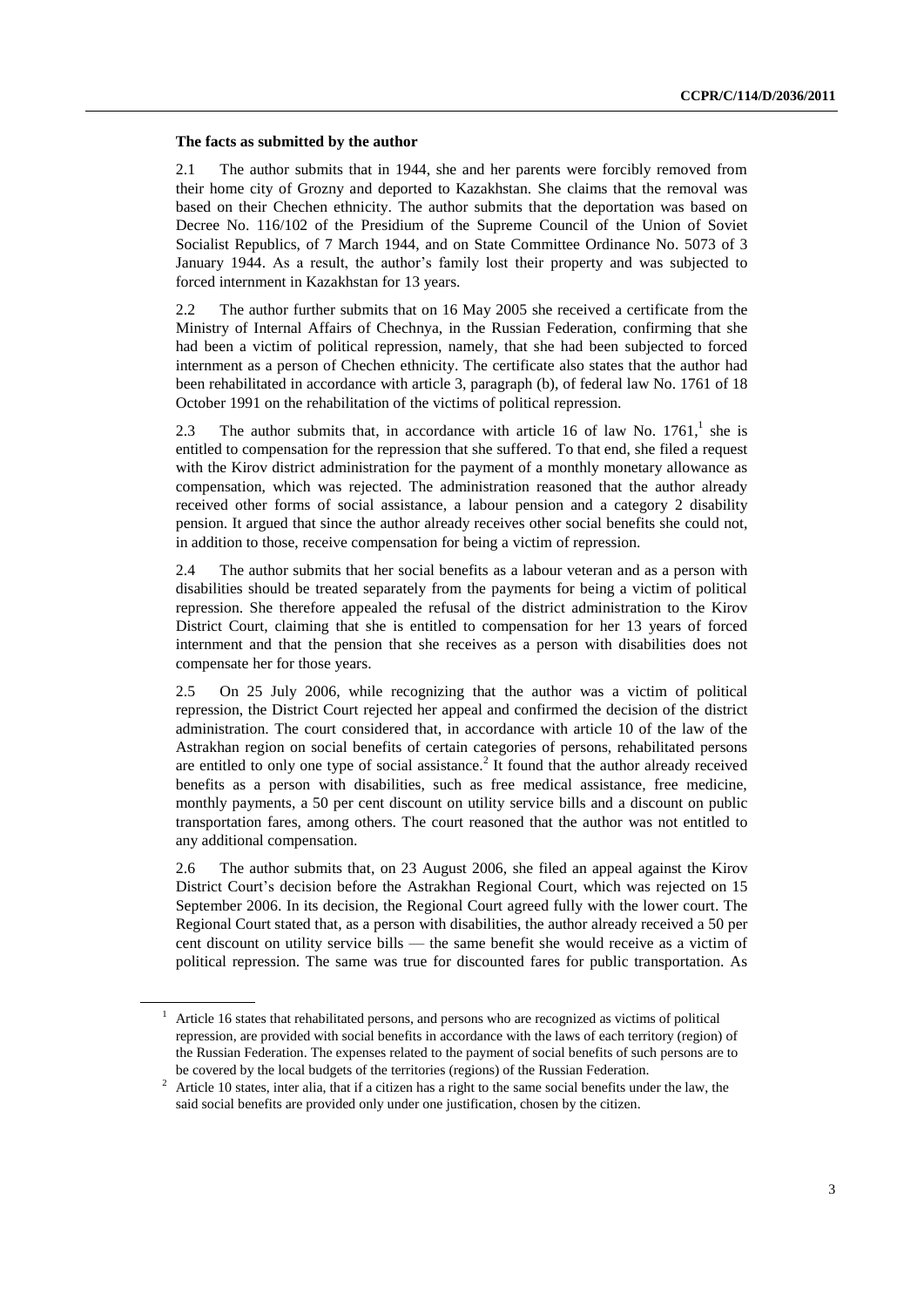regards the request for additional monthly monetary compensation, the Regional Court concluded that the author did not have a right to multiple payments under different laws.

#### **The complaint**

3.1 The author maintains that her rights under article 9 (5) of the Covenant were violated, since the authorities failed to compensate her for the 13 years of internment, despite the fact that they recognized that she was a victim of political repression based on her ethnicity. She also claims that her right to an effective remedy under article 2 in that regard was violated because the domestic legislation does not provide for an adequate avenue for victims of political repression to seek compensation as provided for in article 9 (5) of the Covenant.

3.2 In her submission dated 3 October 2011, the author additionally maintains that her rights under article 26 were also violated.

#### **State party's observations on admissibility and merits**

4.1 In its note verbale dated 15 July 2011, the State party submits that the author was indeed recognized as a victim of political repression, on the basis of the fact that, in 1944, she and her parents had been forcibly removed from the city of Grozny. The Kirov District Court and, subsequently, the Astrakhan Regional Court, rejected the author's complaint regarding her claim for compensation as a victim of political repression. The author filed a supervisory appeal before the Supreme Court of the Russian Federation; however, the submission deadline was missed, and the appeal was therefore rejected on 14 March 2008.

4.2 The State party fully supports the findings of those courts, and submits that the rights of the author are fully protected, in accordance with the federal law on the rehabilitation of the victims of political repression and the law of the Astrakhan region on social benefits of certain categories of persons. The courts afforded the author a thorough review of her claims, in accordance with the relevant laws and regulations.

#### **Author's comments on the State party's observations**

5.1 On 3 October 2011, the author submitted that the State party at the federal level must provide for compensation for the victims of political repression. She considers that social benefits and compensation for the victims of political repression should be treated separately. The payments as provided for by the law on political repression are intended as compensation for irreparable physical and moral suffering that resulted from repression.

5.2 The author claims that by denying her compensation, the State party violated the provisions of article 26 regarding the equal protection of the law for all persons.

#### **Issues and proceedings before the Committee**

#### *Consideration of admissibility*

6.1 Before considering any claims contained in a communication, the Committee must, in accordance with rule 93 of its rules of procedure, decide whether or not it is admissible under the Optional Protocol to the Covenant.

6.2 The Committee has ascertained, as required under article 5 (2) (a) of the Optional Protocol, that the same matter is not being examined under another procedure of international investigation or settlement.

6.3 With regard to the exhaustion of domestic remedies, the Committee notes that the State party has neither invoked article 5 (2) (b) of the Optional Protocol, nor demonstrated the effectiveness of the procedure of supervisory appeal to the Supreme Court for the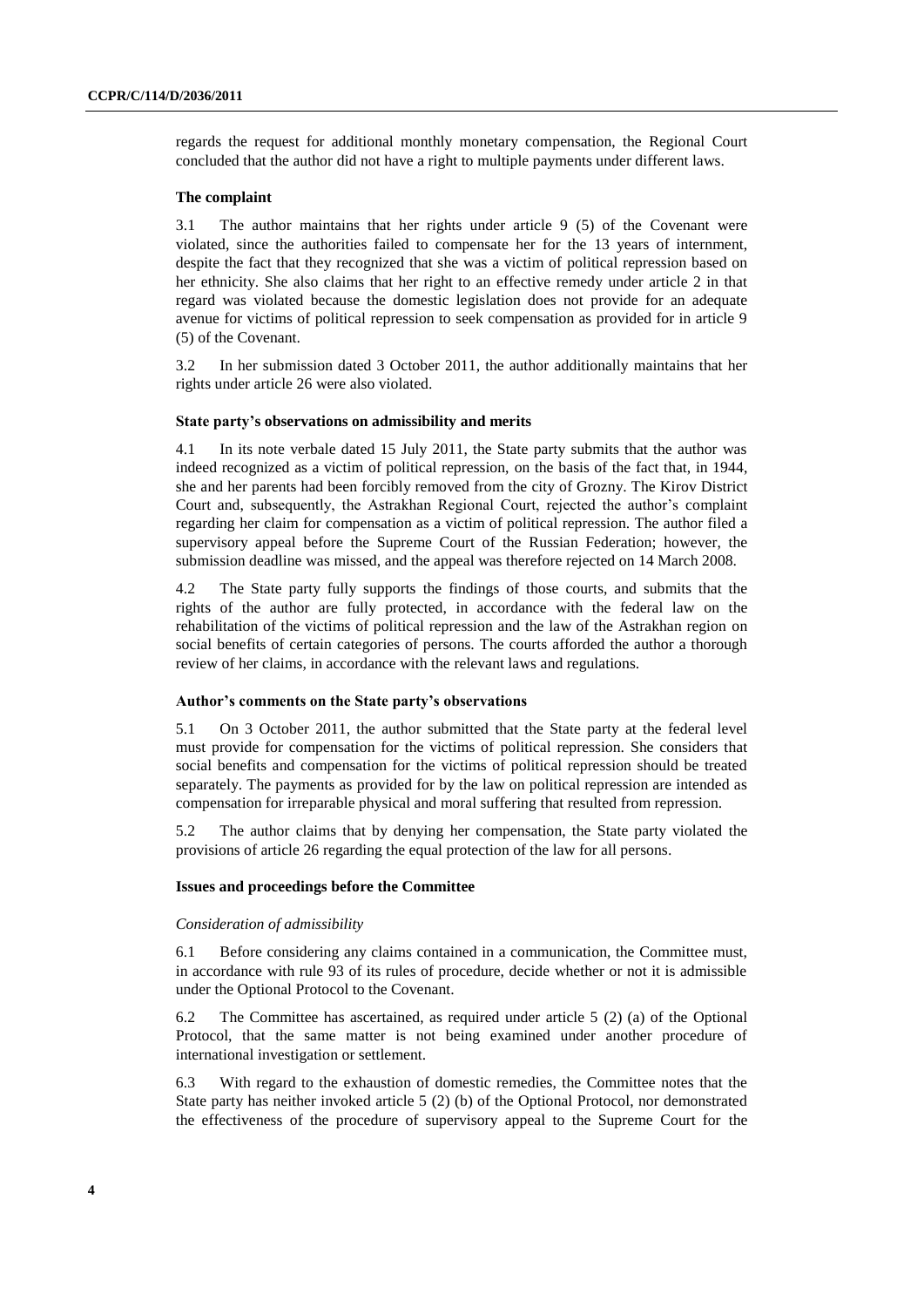compensation claims of the kind brought by the author.<sup>3</sup> The Committee therefore considers that it is not precluded by virtue of article  $5(2)$  (b) of the Optional Protocol from examining the present communication.

6.4 The Committee takes note of the author's submission that the State party violated its obligations under article 2 (2) and (3) of the Covenant since she could not seek an effective remedy within the domestic legislation, which does not provide for an adequate avenue for victims of political repression to seek compensation. However, the author also submits that, in accordance with article 16 of Law No. 1761, she is entitled to compensation for the repression suffered (see para. 2.3 above). Without prejudice of the other obligations that the State may have under the Covenant in relation to victims of political repression, the Committee therefore concludes that, in the special circumstances of the case, the author's claim under article 2 (2) and (3) have not been sufficiently substantiated for purposes of admissibility. Accordingly, the Committee declares this part of the communication inadmissible under article 2 of the Optional Protocol.

6.5 Similarly, the Committee considers that the author failed to substantiate, for purposes of admissibility, her allegations under article 26 of the Covenant regarding the State party's failure to provide the equal protection of the law to all persons. It thus declares this part of the communication inadmissible under article 2 of the Optional Protocol.

6.6 The Committee notes that the author was deprived of her liberty for 13 years, between 1944 and 1957, and that this deprivation of liberty, which has been recognized to be unlawful and arbitrary by the State party, occurred before the entry into force of the Covenant. However, it also notes that the author's claims relate to her right to compensation under article 9 (5) and not to her right not to be arbitrarily detained under article 9 (1) of the Covenant. The Committee further notes that, on 25 July 2006, the Kirov District Court recognized the author as a victim of political repression but denied her right to compensation in addition to the benefits she already receives as a person with disabilities. It thus considers that it is not precluded *ratione temporis* from examining the alleged violations of article 9 (5) of the Covenant.

6.7 In the absence of any challenge to the admissibility, the Committee declares the remaining claims of the author admissible insofar as they appear to raise issues under article 9 (5) of the Covenant, and proceeds to the consideration on the merits.

### *Consideration of the merits*

7.1 The Committee notes the author's claims that the State party violated her rights under article 9 (5), in that it failed to provide compensation for the years of internment she and her family suffered when they were forcibly removed from their home city of Grozny and deported to Kazakhstan.

7.2 The Committee also notes the State party's argument that the author did not have a right to additional compensation as a victim of political repression because she was already receiving similar social benefits, and the State party's claims that its courts have considered the author's claims and decided to deny her request.

7.3 The Committee recalls that under article 9 (5) of the Covenant, anyone who has been the victim of unlawful arrest or detention shall have an enforceable right to compensation. The Committee stated in its general comment No. 35 (2014) on liberty and security of the

<sup>3</sup> See communication No. 2243/2013 *Husseini v. Denmark*, Views adopted on 24 October 2014, para. 8.3.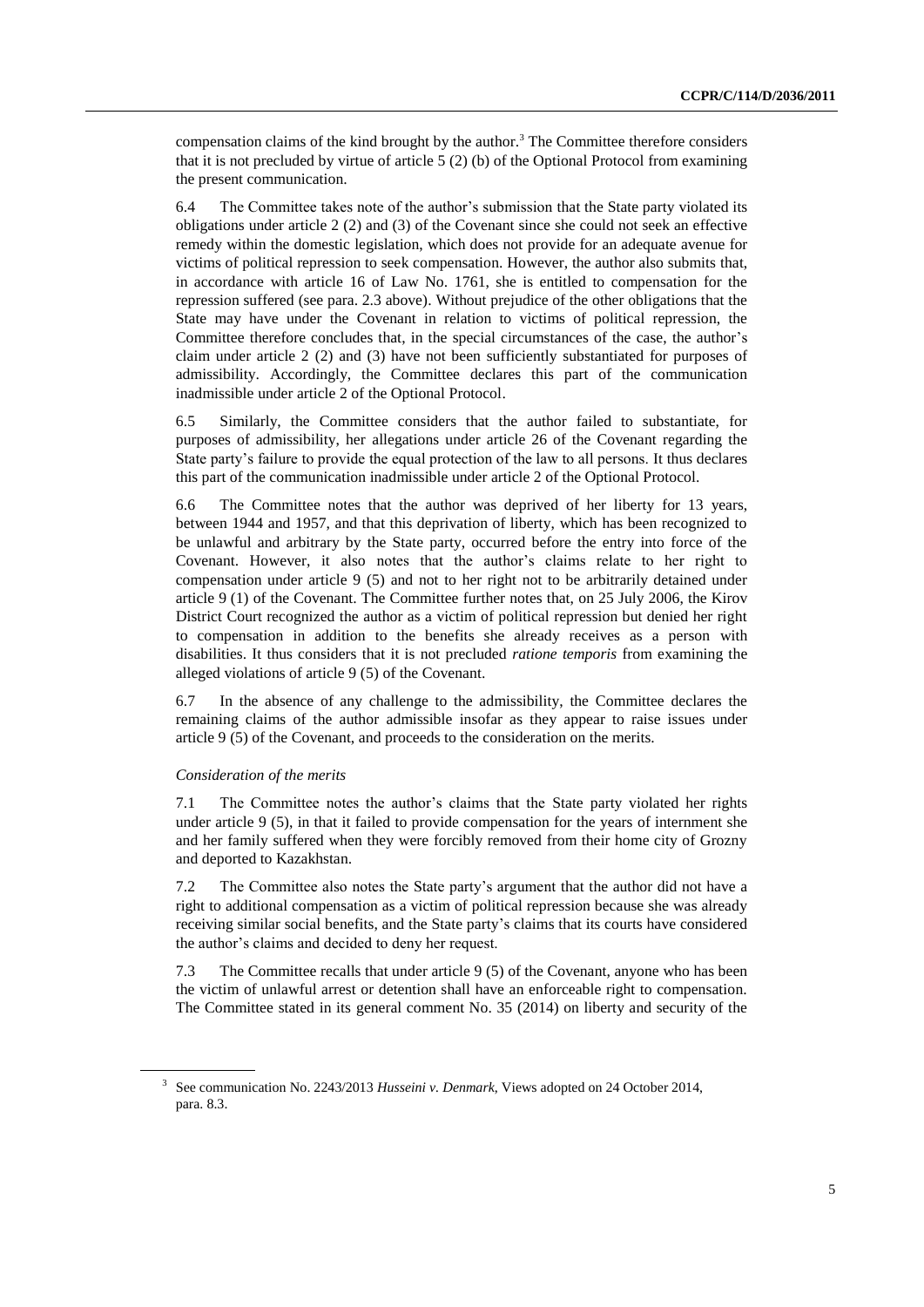person that under article 9 (5) the remedy must not exist merely in theory, but must operate effectively and payment must be made within a reasonable period of time.

7.4 The Committee notes that, in accordance with article 16 of Law No. 1761 on the rehabilitation of the victims of political repression, the author is entitled under domestic law to compensation for the repression that she suffered. However, the Committee notes that according to article 10 of the above-mentioned Astrakhan regional law, social benefits can be provided only under "one justification" and that the administration of the Kirov district, the Kirov District Court and the Astrakhan Regional Court have interpreted this provision in such a way that the author was unable to obtain compensation in relation to the physical and moral harm she suffered for 13 years, thus denying her an enforceable right to compensation as set out in article 9 (5).

8. The Committee, acting under article 5 (4) of the Optional Protocol, is of the view that the facts before it reveal a violation of the author's right to compensation under article 9 (5) of the Covenant.

9. In accordance with article 2 (3) (a) of the Covenant, the State party is under an obligation to provide the author with an effective remedy, including reconsideration of her request for compensation through a procedure that takes into consideration the Committee's findings. The State party is also under an obligation to prevent similar violations in the future.

10. Bearing in mind that, by becoming a State party to the Optional Protocol, the State has recognized the competence of the Committee to determine whether there has been a violation of the Covenant or not and that, pursuant to article 2 of the Covenant, the State party has undertaken to ensure to all individuals within its territory and subject to its jurisdiction the rights recognized in the Covenant, the Committee wishes to receive from the State party, within 180 days, information about the measures taken to give effect to the Committee's Views. The State party is also requested to publish the present Views and to have them disseminated widely in the official language of the State party.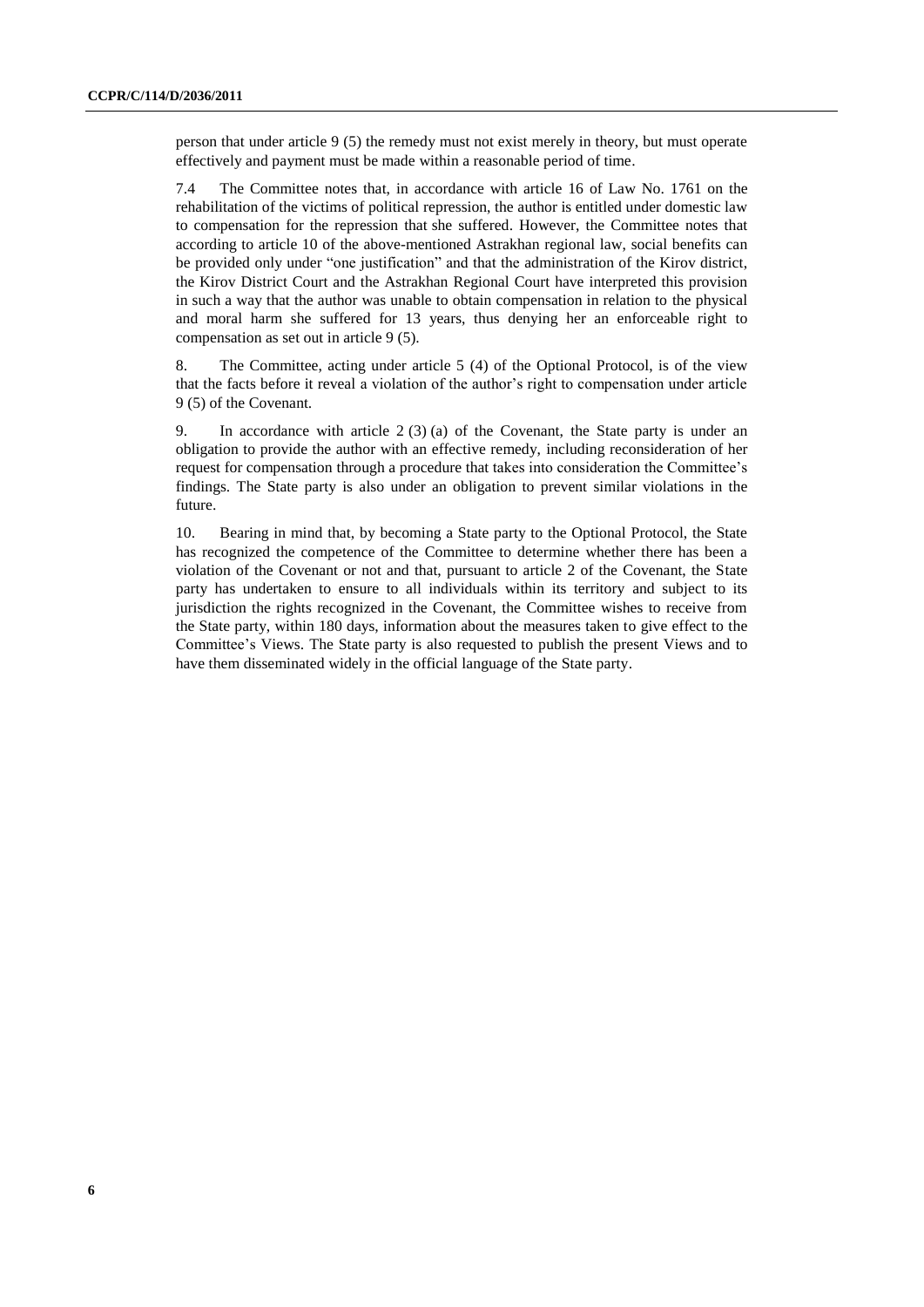# **Appendix I**

### **Individual opinion of Committee member Sir Nigel Rodley (dissenting)**

1. I believe the Committee should have found this case inadmissible *ratione temporis* under article 1 of the Optional Protocol to the International Covenant on Civil and Political Rights.

2. Article 1, second sentence, reads: "No communication shall be received by the Committee if it concerns a State party to the Covenant which is not a party to the present Protocol." In fact, the Russian Federation was not a party to the Optional Protocol at the time of the tragic events that befell the author and so many others or at the time of the adoption of Law No. 1761 of 18 October 1991. The State party only became party to the Optional Protocol on 1 January 1992.

3. A possible, indeed desirable, interpretation of the quoted sentence would merely be that, as long as the events complained of took place after the State party became bound by the Covenant, and as long as the communication was submitted after the Optional Protocol entered into force for the State party, the Committee can consider the case. Unfortunately, the Committee long ago decided that the Protocol itself has no retroactive effect (see communication Nos. 422/1990, 423/1990 and 424/1990, *Aduayom et al. v. Togo*, Views adopted on 12 July 1996, para. 7.3, despite the convincing individual opinion to the contrary of Committee member Fausto Pocar). Over the ensuing decades the Committee has felt itself obliged to respect that precedent; see now general comment No. 33 (2008) on the obligations of States parties to the Optional Protocol, paragraph 9. As a result, article 1 denies the Committee even the right to "receive" the communication.

4. In the present case, the Committee chose to ignore the issue, since the State party inexplicably failed to invoke this ground for inadmissibility. While I take the view that it is not for the Committee to officiously do the State party's work, I do not see how it can proceed when there is not even the semblance of the basis of jurisdiction required by article 1. Indeed, it may be that the communication was registered only as a result of an oversight.

5. The Committee's additional conclusion that the State party did not invoke the nonexhaustion of domestic remedies ground for inadmissibility (see para. 6.3 above) is hardly justified in view of the State party's references to domestic procedures and the author's failure to meet the deadline for one of them (see para. 4.10 above). However, the State party could have been more explicit and it certainly did nothing to explain how the missed procedure would have provided an effective remedy.

6. This dissent should provide cold comfort for the State party. Its laconic response to the author's communication (see paras. 4.1 and 4.2 above) showed scant respect for the author and barely discharged its obligation under the Protocol to cooperate with the Committee. It would be desirable for the State party to reflect on whether it has also properly protected its own interests.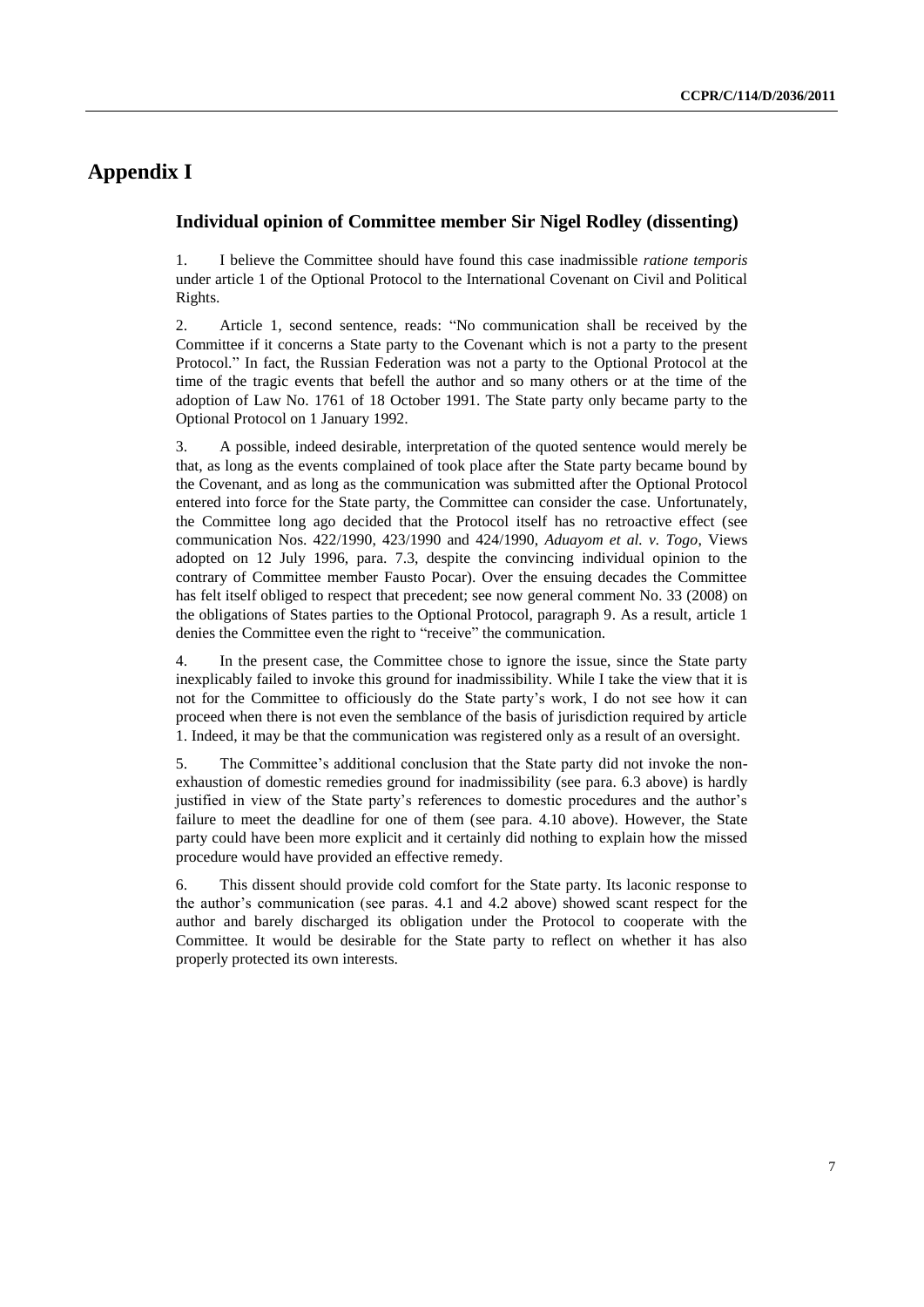## **Appendix II**

### **Individual opinion of Committee member Anja Seibert-Fohr, joined by Committee members Yuji Iwasawa, Yuval Shany and Konstantine Vardzelashvili (dissenting)**

1. We cannot join the majority in its analysis and conclusions on this communication as we disagree with its evaluation of admissibility. The Committee should have decided that the communication was inadmissible under article 1 of the Optional Protocol to the International Covenant on Civil and Political Rights. Pursuant to that provision, a State party to the Covenant that becomes a party to the Protocol recognizes the competence of the Committee to receive and consider communications from individuals subject to its jurisdiction who claim to be victims of a violation by that State party of any of the rights set forth in the Covenant. In the present case, however, the author claims compensation for forced deportation and internment that took place from 1944 to 1957, long before the Covenant entered into force on 23 March 1976. Because of this time frame, the abuses suffered by the author and her parents, though grave in nature, cannot be qualified as violations of the Covenant unless they continued, or had effects which themselves constitute a violation, after its entry into force. The decision of 25 July 2006 by the Kirov District Court, however, cannot be regarded as an event establishing the temporal jurisdiction of the Committee over the claim. First, the decision merely interpreted a preexisting statute from 1991, which was adopted prior to the entry into force of the Optional Protocol for the State party, and cannot be regarded to have changed the author's legal situation. Second, the Court decision from 2006 and the 1991 law did not affirm the conduct comprising the original acts of repression, nor did they give rise to any new independent violation. To the contrary, they recognized the author as a victim of political repression and confirmed her entitlement to certain social benefits. Therefore, in the absence of a new violation or a continuing violation affirmed by the State party after ratification of the Covenant and the Optional Protocol, the author cannot claim to be a victim of a primary violation of the Covenant for the purposes of the Optional Protocol.

2. Neither do the alleged shortcomings of the author's compensation constitute a violation of the rights protected under the Covenant. The author claims a violation of articles 2 (3) and 9 (5) of the Covenant. However, the Committee has repeatedly held that it is precluded *ratione temporis* from considering communications relating to events that occurred prior to the international entry into force of the Covenant, including claims for compensation.<sup>a</sup> Article 2 (3) is accessory in nature and does not provide for an independent free-standing right. It stipulates that each State party undertakes "to ensure that any person whose rights or freedoms as herein recognized are violated shall have an effective remedy". Thus, under article 2 the right to a remedy arises only after a violation of a Covenant right has been established.<sup>b</sup> However, in the present case the events that could have constituted violations of the Covenant and in respect of which remedies could have been invoked occurred long before the entry into force of the Covenant and the Optional Protocol for the Russian Federation. Therefore, the matter cannot be considered by the Committee. Neither

a See, for example, communications No. 717/1996, *Acuña Inostroza et al. v. Chile*, decision of inadmissibility adopted on 23 July 1999, para. 6.4, and No. 718/1996, *Vargas Vargas v. Chile*, decision of inadmissibility adopted on 26 July 1999, para. 6.4.

<sup>&</sup>lt;sup>b</sup> See communication No. 275/1988, *S.E. v. Argentina*, decision of inadmissibility adopted on 26 March 1990, para. 5.3.